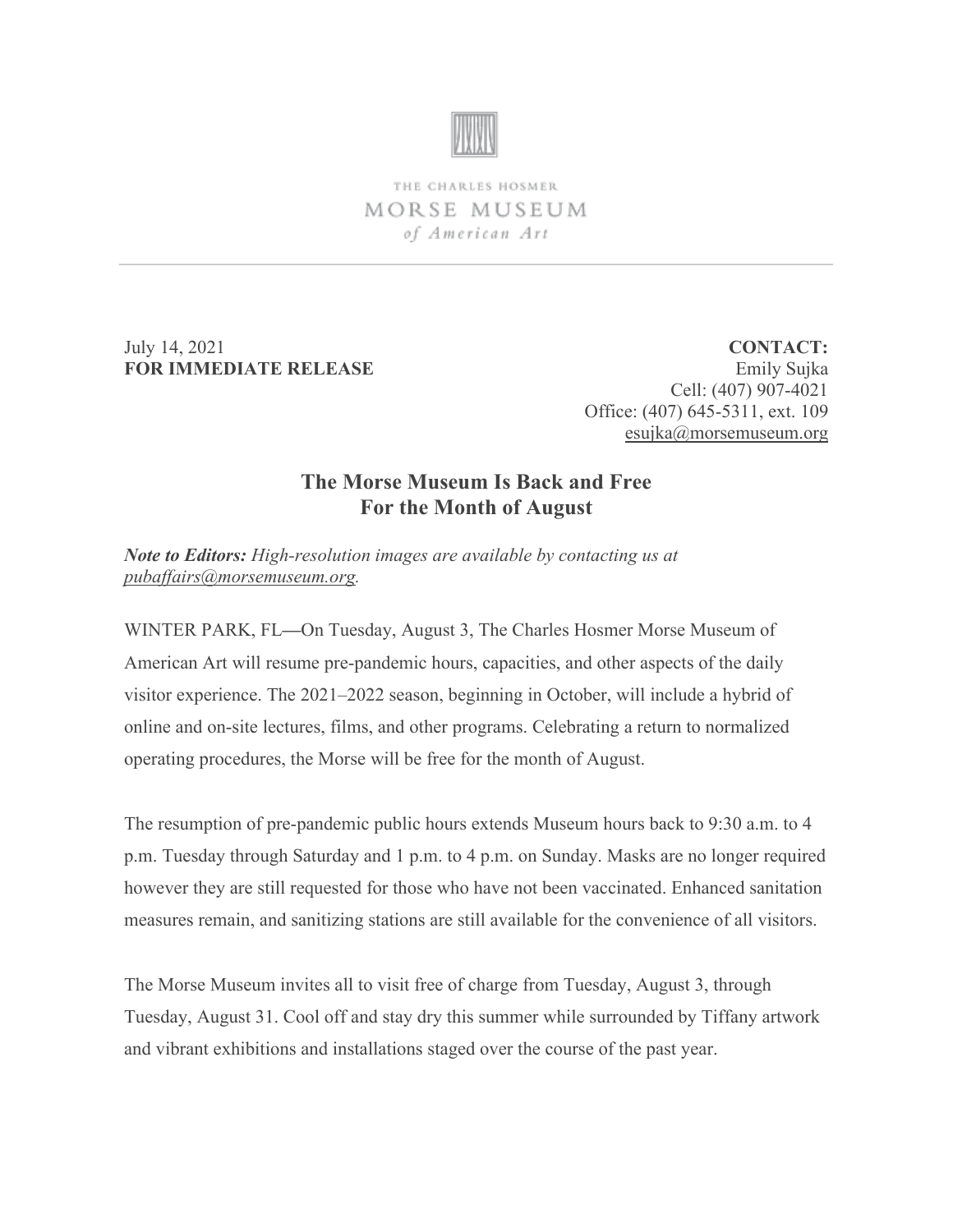Visitors may celebrate the season with familiar favorites created by Louis Comfort Tiffany (1848–1933) such as his rich Four Seasons window, c. 1899–1900, or his chapel interior from the 1893 World's Columbian Exposition. Newly added to the permanent exhibitions, and now on view, is Tiffany's massive fireplace hood, created around 1885. The Morse Museum acquired the remarkable wrought iron fireplace hood and installed it in its Laurelton Hall galleries in the fall of 2020.

Free admission also means the chance to view *Selected Portraits from the Morse Collection*, which opened just days before the Morse was forced to temporarily close its doors due to the coronavirus. The exhibition, featuring more than a dozen paintings by leading American portraitists and photographs by early American studios, closes on October 3. Visitors may also stroll through the Morse's galleries to explore the recently opened exhibition *Watercolors from Louis Comfort Tiffany's "Little Arcadia"* and vignette *Chinese Blue and White Porcelain.*

The Morse offers many opportunities for all those who would like to continue to visit the Museum virtually from home. The Morse Museum's website includes online activities, videos, and an audio tour. The Museum actively posts images and information about featured works of art on its [Facebook,](https://www.facebook.com/morsemuseum/) [Instagram,](https://www.instagram.com/morsemuseum/) [Pinterest,](https://www.pinterest.com/morsemuseum/) and [Twitter](https://twitter.com/MorseMuseum?ref_src=twsrc%255Egoogle%257Ctwcamp%255Eserp%257Ctwgr%255Eauthor) pages.

The Morse Museum is home to the world's most comprehensive collection of works by Louis Comfort Tiffany, including the artist and designer's jewelry, pottery, paintings, art glass, leaded-glass lamps and windows, and art and architectural objects from his Long Island country estate, Laurelton Hall. The Museum's holdings also include American art pottery, late 19th- and early 20th-century American paintings, graphics, and decorative art.

Located at 445 N. Park Avenue, the Museum is owned and operated by the Charles Hosmer Morse Foundation and receives additional support from the Elizabeth Morse Genius Foundation. It receives no public funds.